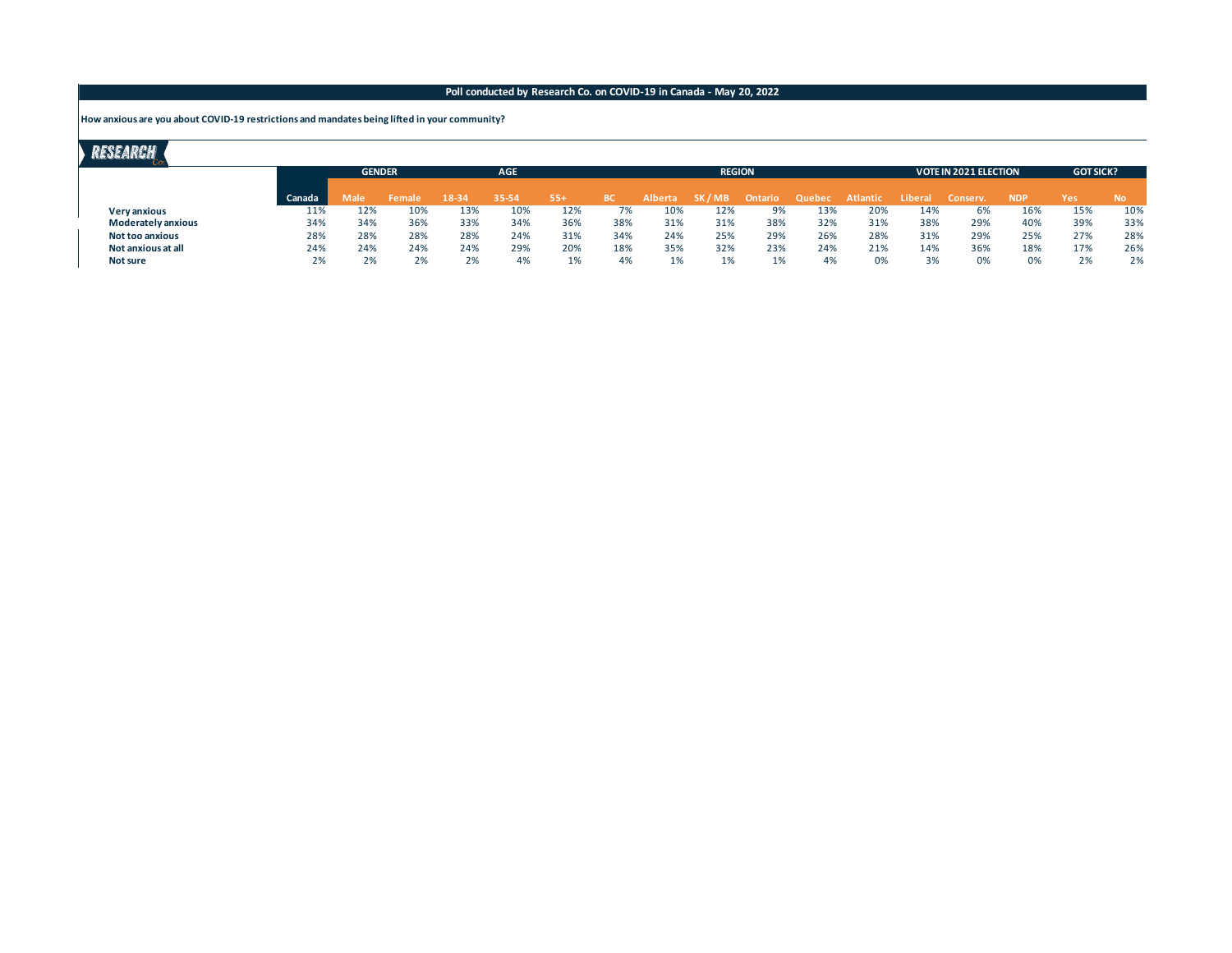**Again thinking about COVID-19, will you be doing any of the following in the next couple of weeks?**

|                                                              |        | <b>GENDER</b> |       | <b>AGE</b> |       |       |     |                | <b>REGION</b> |         |        |                 | <b>VOTE IN 2021 ELECTION</b> | <b>GOTSICK?</b> |            |     |     |
|--------------------------------------------------------------|--------|---------------|-------|------------|-------|-------|-----|----------------|---------------|---------|--------|-----------------|------------------------------|-----------------|------------|-----|-----|
|                                                              | Canada | Male          | Femal |            | 35-54 | $55+$ |     | <b>Alberta</b> | SK / MB       | Ontario | Quebec | <b>Atlantic</b> | Liberal                      | Conserv.        | <b>NDP</b> | Yes | No. |
| Wear a mask or face covering when entering an indoor premise | 54%    | 54%           | 54%   | 45%        | 48%   | 64%   | 61% | 42%            | 53%           | 57%     | 45%    | 70%             | 61%                          | 44%             | 68%        | 52% | 54% |
| Wear a mask or face covering when leaving your home          | 35%    | 36%           | 34%   | 38%        | 33%   | 36%   | 38% | 25%            | 36%           | 40%     | 29%    | 41%             | 44%                          | 18%             | 42%        | 33% | 36% |
| Visit relatives or friends in person                         | 66%    | 62%           | 69%   | 59%        | 66%   | 68%   | 72% | 68%            | 61%           | 69%     | 58%    | 65%             | 68%                          | 68%             | 74%        | 67% | 65% |
| Go out for lunch at a sit-down restaurant                    | 51%    | 50%           | 52%   | 52%        | 51%   | 51%   | 58% | 53%            | 53%           | 51%     | 48%    | 46%             | 53%                          | 57%             | 54%        | 53% | 51% |
| Go out for dinner at a sit-down restaurant                   | 52%    | 51%           | 53%   | 57%        | 52%   | 50%   | 60% | 52%            | 52%           | 54%     | 46%    | 49%             | 53%                          | 59%             | 52%        | 56% | 51% |
| Go to a live sporting event as a spectator                   | 14%    | 17%           | 12%   | 18%        | 18%   | 9%    | 15% | 20%            | 17%           | 12%     | 16%    | 5%              | 14%                          | 18%             | 10%        | 19% | 13% |
| Go to a live concert as a spectator                          | 17%    | 16%           | 17%   | 25%        | 20%   | 10%   | 15% | 19%            | 14%           | 17%     | 17%    | 18%             | 17%                          | 18%             | 10%        | 21% | 16% |
| Go to the theatre or cinema                                  | 27%    | 29%           | 26%   | 40%        | 32%   | 16%   | 30% | 31%            | 20%           | 25%     | 29%    | 29%             | 25%                          | 30%             | 23%        | 33% | 25% |
| Travel by airplane for an overnight stay                     | 16%    | 15%           | 17%   | 24%        | 20%   | 8%    | 21% | 18%            | 12%           | 16%     | 15%    | 14%             | 21%                          | 16%             | 12%        | 22% | 14% |
| Travel by car for an overnight stay                          | 30%    | 33%           | 27%   | 29%        | 33%   | 28%   | 32% | 29%            | 31%           | 31%     | 28%    | 31%             | 30%                          | 36%             | 29%        | 35% | 29% |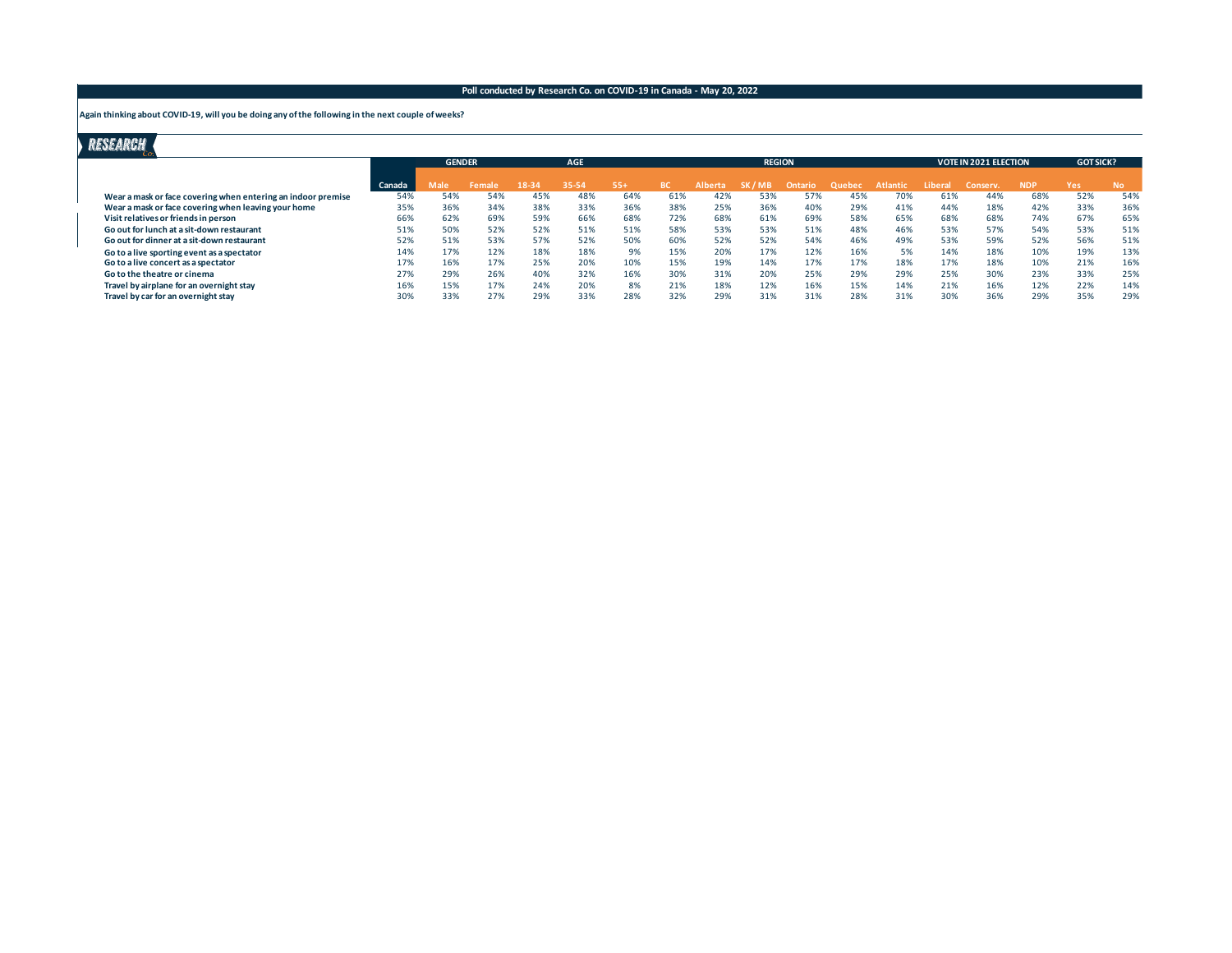**Have you, or anyone else in your household, become infected with COVID-19 after restrictions and mandates were lifted in your community?**

|           |        | <b>GENDER</b> |             |        | <b>AGE</b> |           |        |           |     | <b>REGION</b> |     |     |                                                        |     | <b>VOTE IN 2021 ELECTION</b> | <b>GOTSICK?</b> |            |           |
|-----------|--------|---------------|-------------|--------|------------|-----------|--------|-----------|-----|---------------|-----|-----|--------------------------------------------------------|-----|------------------------------|-----------------|------------|-----------|
|           | Canada |               | <b>Male</b> | Female | 18-34      | $35 - 54$ | $-55+$ | <b>BC</b> |     |               |     |     | Alberta SK/MB Ontario Quebec Atlantic Liberal Conserv. |     |                              | <b>NDP</b>      | <b>Yes</b> | <b>No</b> |
| Yes       |        | 23%           | 24%         | 22%    | 36%        | 24%       | 16%    | 23%       | 23% | 21%           | 22% | 27% | 22%                                                    | 27% | 19%                          | 25%             | 100%       | 0%        |
| <b>No</b> |        | 77%           | 76%         | 78%    | 64%        | 76%       | 84%    | 77%       | 77% | 79%           | 78% | 73% | 78%                                                    | 73% | 81%                          | 75%             | 0%         | 100%      |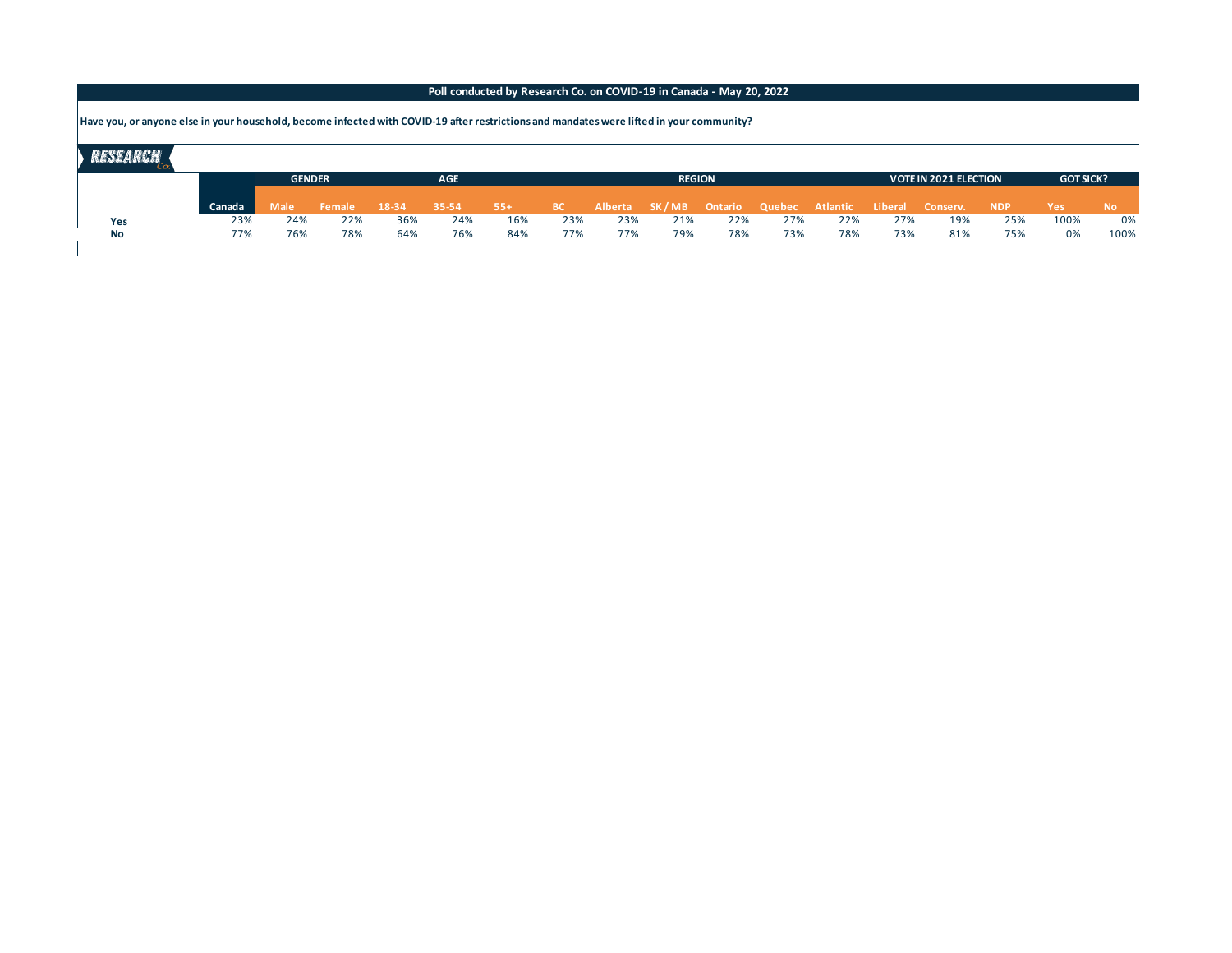#### **All things considered, which of these statements comes closest to your own point of view?**

|                                                                                    |        | <b>GENDER</b> |        |       | <b>AGE</b> |     |     |     | <b>REGION</b> |     |     |                                                        |     | <b>VOTE IN 2021 ELECTION</b> | <b>GOTSICK?</b> |     |     |
|------------------------------------------------------------------------------------|--------|---------------|--------|-------|------------|-----|-----|-----|---------------|-----|-----|--------------------------------------------------------|-----|------------------------------|-----------------|-----|-----|
|                                                                                    | Canada | Aale.         | Female | 18-34 | 35-54      | 55+ |     |     |               |     |     | Alberta SK/MB Ontario Quebec Atlantic Liberal Conserv. |     |                              | <b>NDP</b>      | Yes |     |
|                                                                                    |        |               |        |       |            |     |     |     |               |     |     |                                                        |     |                              |                 |     |     |
| Restrictions and mandates were definitely lifted too early in my community         | 19%    | 19%           | 19%    | 17%   |            | 22% |     | 22% | 21%           | 15% | 17% |                                                        |     |                              | 23%             |     | 17% |
| Restrictions and mandates were probably lifted too early in my community           | 24%    | 25%           | 24%    | 24%   |            | 27% |     | 21% | 27%           | 26% | 26% | 20%                                                    | 28% | 22%                          | 28%             | 25% | 24% |
| Restrictions and mandates were probably lifted at the right time in my community   | 33%    | 33%           | 34%    | 36%   | 34%        | 31% | 34% | 33% | 27%           | 38% | 31% | 28%                                                    | 31% |                              | 31%             |     | 34% |
| Restrictions and mandates were definitely lifted at the right time in my community |        | 16%           | 16%    | 16%   |            | 15% | 15% | 17% | 22%           | 14% | 16% | 16%                                                    | 10% | 26%                          | 14%             |     | 17% |
| Not sure                                                                           |        | 8%            |        |       |            |     | 11% | 8%  |               |     | 11% |                                                        |     |                              |                 |     | 8%  |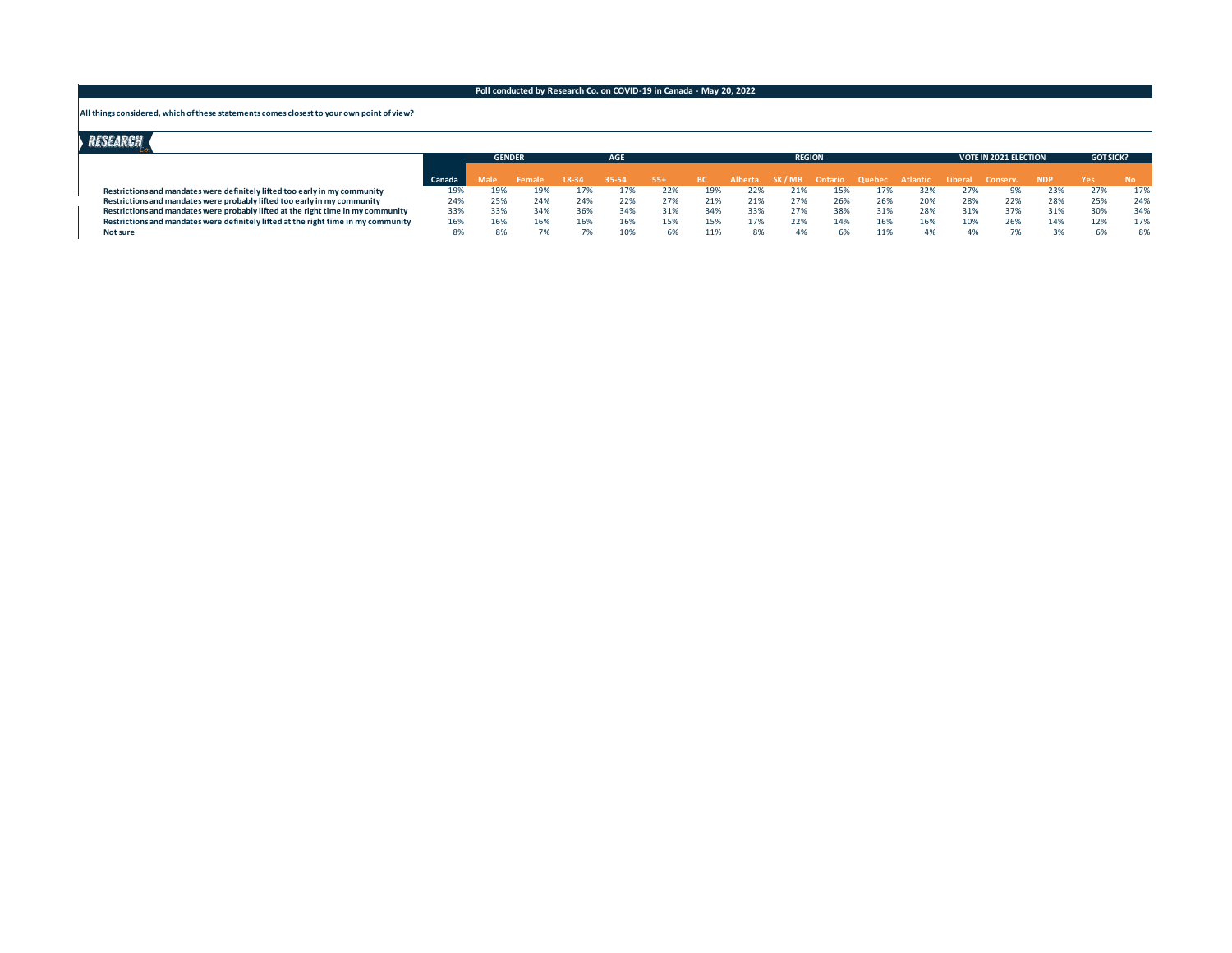**Would you be satisfied or dissatisfied if each of the following restrictions and mandates were implemented once again in your community?**

|                                                                                          |        | <b>GENDER</b><br><b>AGE</b> |               |       |       |       |           | <b>REGION</b>  |        |         |        |                 | <b>VOTE IN 2021 ELECTION</b> | <b>GOT SICK?</b> |            |            |           |
|------------------------------------------------------------------------------------------|--------|-----------------------------|---------------|-------|-------|-------|-----------|----------------|--------|---------|--------|-----------------|------------------------------|------------------|------------|------------|-----------|
|                                                                                          | Canada | Male                        | <b>Female</b> | 18-34 | 35-54 | $55+$ | <b>BC</b> | <b>Alberta</b> | SK/MB' | Ontario | Quebec | <b>Atlantic</b> | Liberal                      | Conserv.         | <b>NDP</b> | <b>Yes</b> | <b>No</b> |
| Reducing capacity at venues (such as cinemas, theatres, concert halls and sports arenas) |        |                             |               |       |       |       |           |                |        |         |        |                 |                              |                  |            |            |           |
| Very satisfied                                                                           | 27%    | 26%                         | 29%           | 20%   | 24%   | 34%   | 28%       | 30%            | 28%    | 26%     | 26%    | 31%             | 32%                          | 22%              | 37%        | 28%        | 27%       |
| Moderately satisfied                                                                     | 37%    | 38%                         | 36%           | 42%   | 35%   | 37%   | 41%       | 33%            | 31%    | 42%     | 36%    | 32%             | 45%                          | 33%              | 35%        | 42%        | 36%       |
| Moderately dissatisfied                                                                  | 15%    | 15%                         | 15%           | 19%   | 17%   | 12%   | 15%       | 16%            | 20%    | 13%     | 15%    | 15%             | 12%                          | 17%              | 16%        | 14%        | 15%       |
| Very dissatisfied                                                                        | 16%    | 18%                         | 15%           | 18%   | 20%   | 12%   | 14%       | 20%            | 19%    | 16%     | 15%    | 15%             | 8%                           | 26%              | 12%        | 15%        | 16%       |
| Not sure                                                                                 | 4%     | 3%                          | 5%            | 1%    | 5%    | 5%    | 2%        | 2%             | 3%     | 3%      | 7%     | 7%              | 3%                           | 3%               | 1%         | 1%         | 5%        |
| Having to wear a mask or face covering when entering an indoor premise                   |        |                             |               |       |       |       |           |                |        |         |        |                 |                              |                  |            |            |           |
| Very satisfied                                                                           | 38%    | 38%                         | 39%           | 25%   | 34%   | 49%   | 33%       | 43%            | 36%    | 40%     | 37%    | 45%             | 50%                          | 27%              | 43%        | 38%        | 38%       |
| Moderately satisfied                                                                     | 30%    | 32%                         | 29%           | 38%   | 28%   | 29%   | 36%       | 20%            | 32%    | 32%     | 31%    | 24%             | 34%                          | 29%              | 36%        | 31%        | 30%       |
| Moderately dissatisfied                                                                  | 12%    | 10%                         | 13%           | 17%   | 12%   | 9%    | 11%       | 15%            | 7%     | 10%     | 13%    | 16%             | 8%                           | 16%              | 8%         | 17%        | 10%       |
| Very dissatisfied                                                                        | 17%    | 19%                         | 16%           | 19%   | 22%   | 12%   | 18%       | 22%            | 23%    | 16%     | 16%    | 12%             | 8%                           | 26%              | 12%        | 12%        | 19%       |
| Not sure                                                                                 | 3%     | 1%                          | 4%            | 1%    | 4%    | 2%    | 1%        | 1%             | 3%     | 2%      | 4%     | 3%              | 1%                           | 2%               | 2%         | 1%         | 3%        |
| Requiring proof of vaccination to enter venues (restaurants, public events)              |        |                             |               |       |       |       |           |                |        |         |        |                 |                              |                  |            |            |           |
| Very satisfied                                                                           | 31%    | 31%                         | 32%           | 23%   | 26%   | 41%   | 32%       | 36%            | 33%    | 31%     | 29%    | 33%             | 38%                          | 24%              | 40%        | 32%        | 31%       |
| Moderately satisfied                                                                     | 30%    | 31%                         | 30%           | 33%   | 30%   | 30%   | 35%       | 25%            | 26%    | 33%     | 28%    | 33%             | 38%                          | 30%              | 31%        | 36%        | 29%       |
| Moderately dissatisfied                                                                  | 12%    | 13%                         | 12%           | 16%   | 13%   | 9%    | 11%       | 10%            | 10%    | 13%     | 14%    | 13%             | 10%                          | 9%               | 10%        | 13%        | 12%       |
| Very dissatisfied                                                                        | 23%    | 23%                         | 22%           | 27%   | 26%   | 17%   | 20%       | 28%            | 27%    | 21%     | 23%    | 19%             | 12%                          | 35%              | 16%        | 18%        | 24%       |
| Not sure                                                                                 | 3%     | 2%                          | 4%            | 1%    | 5%    | 3%    | 3%        | 2%             | 5%     | 2%      | 6%     | 2%              | 1%                           | 1%               | 3%         | 1%         | 4%        |